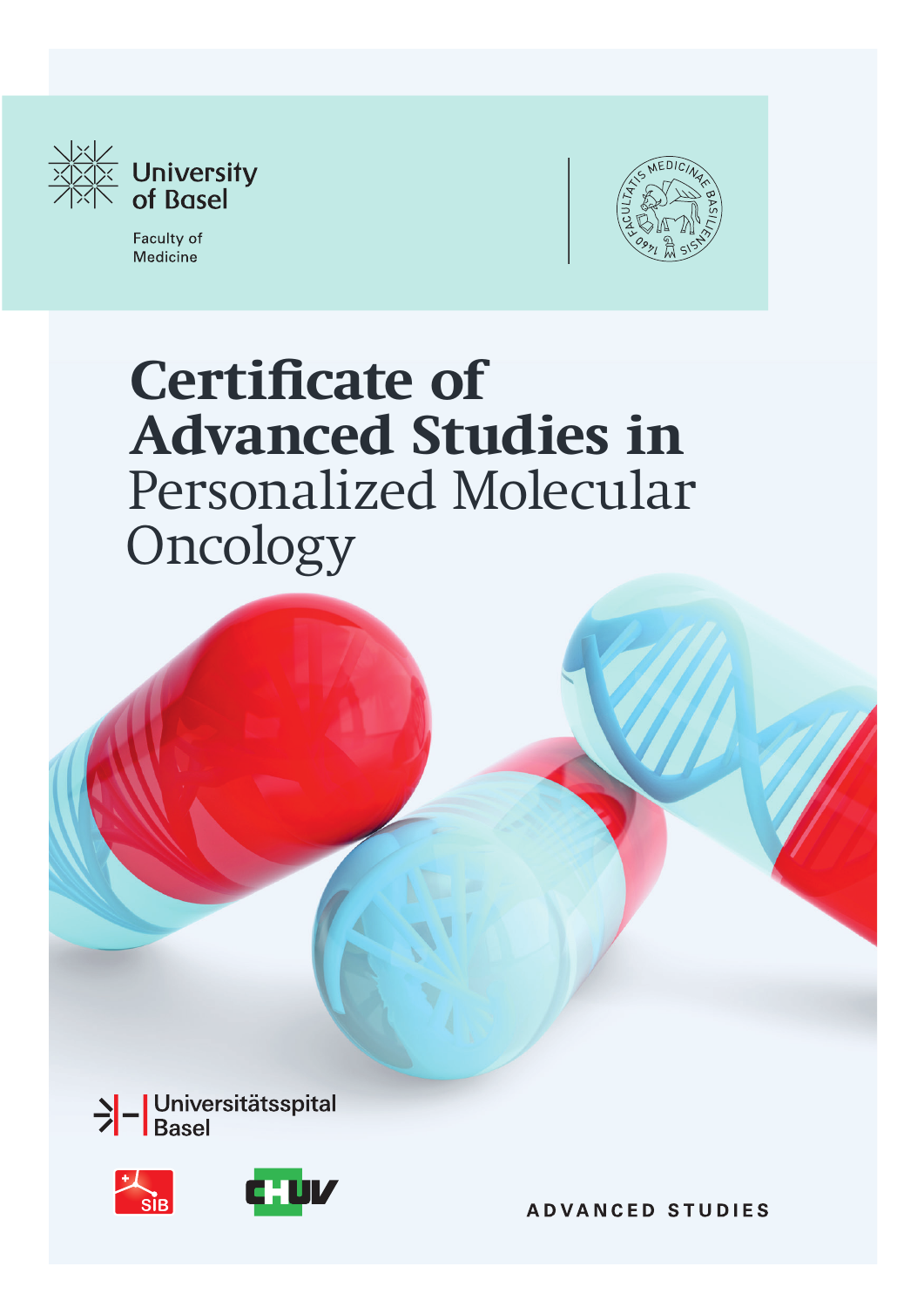#### **Detailed module program** (ii) molecular pathology, (iii) clinical bioinformatics, and (iv) clinical oncology.  $\mathsf{m}$

### Edition 3: 2021-2022

*Document version 2 – 15 March 2021*  $Document$  version  $2 - 15$  March  $2021$ 

| CAS Personalized Molecular Oncology   10 ECTS   Duration: approx. 10 months |                            |                                    |
|-----------------------------------------------------------------------------|----------------------------|------------------------------------|
|                                                                             | Module title               | Module coordination                |
| Module 1                                                                    | Tumor biology and genetics | CHUV Cancer Genetic                |
| Module 2                                                                    | Molecular pathology        | USB Pathology                      |
| Module 3                                                                    | Clinical bioinformatics    | <b>SIB Clinical Bioinformatics</b> |
| Module 4                                                                    | Clinical oncology          | <b>USB Oncology</b>                |
| <b>Mini-thesis</b>                                                          | Planned in small groups    | Program Board                      |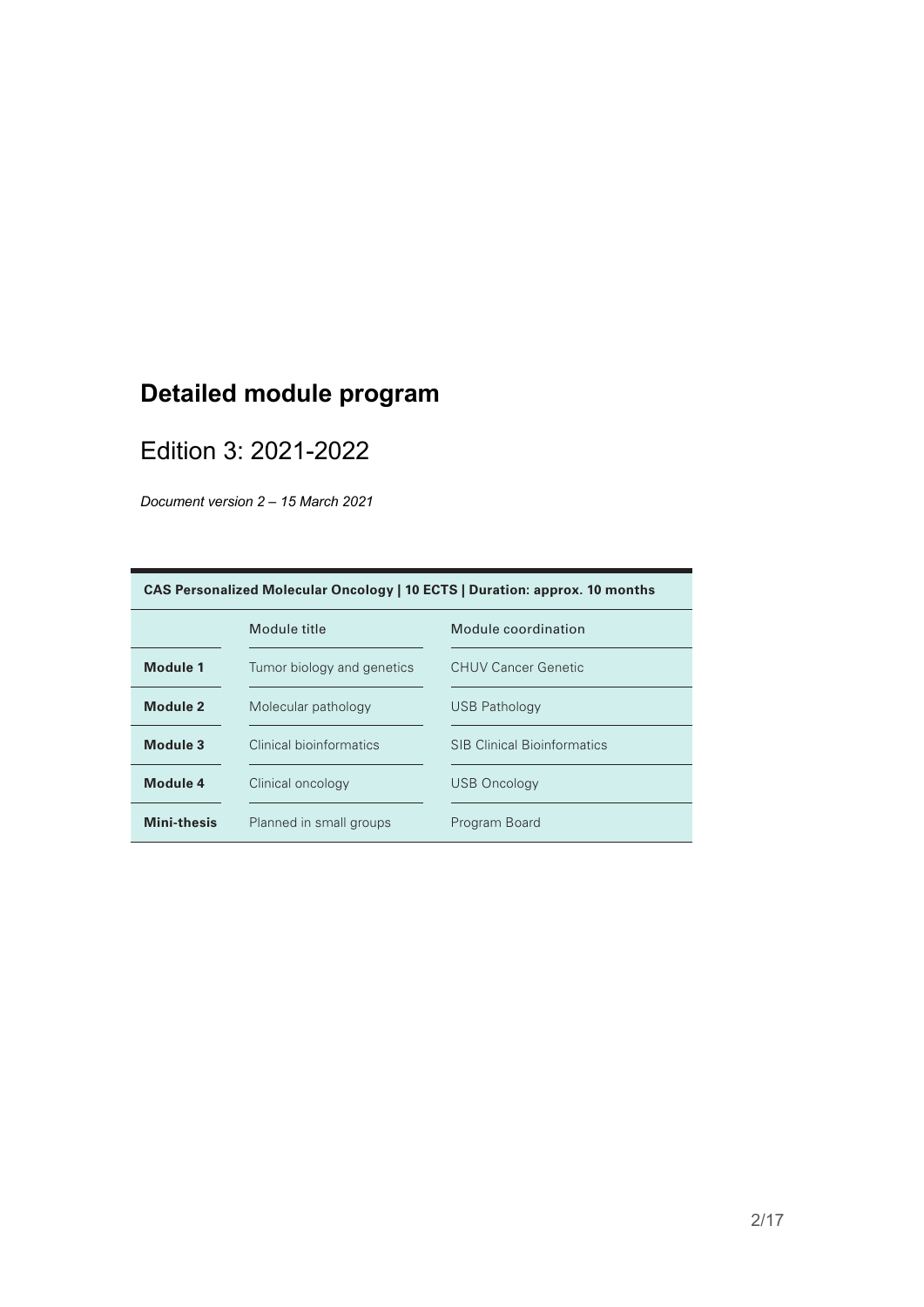### Module 1 **Tumor biology & genetics**

#### **Dates**

• 5, 6; 19, 20 November 2021 (28h presential teaching).

#### **Location**

• Lausanne, CHUV University Hospital.

#### **Main topics**

- Basic cytogenetics and molecular genetics
- Hereditary vs. acquired genetics
- Genetic recombination, DNA damage and repair
- Solid tumors and hematological malignancies
- Genetic predisposition to cancer
- Diagnostic genetic testing
- Tumor cell proliferation
- Clonal evolution & tumor heterogeneity

#### **Learning objectives for participants**

- Describe the mechanisms yielding to genetic variation, and be familiar with the various types of genetic variants.
- Distinguish hereditary genetic anomalies from acquired genetic anomalies.
- Discuss the advantages and limitations of different genetic laboratory methodologies for diagnostic testing.
- Demonstrate how to interpret non-hotspot mutations using public databases and taking into account overall genomic aberrations and clonal evolution.
- Be aware of ethical implications of incidental genetic findings.

#### **Prerequisites to attend the module**

• Basic notions of biology.

#### **Module coordinator**

• Prof. Jacqueline Schoumans (CHUV)

#### **Course format**

• Lectures, exercises, group discussions and lab visit.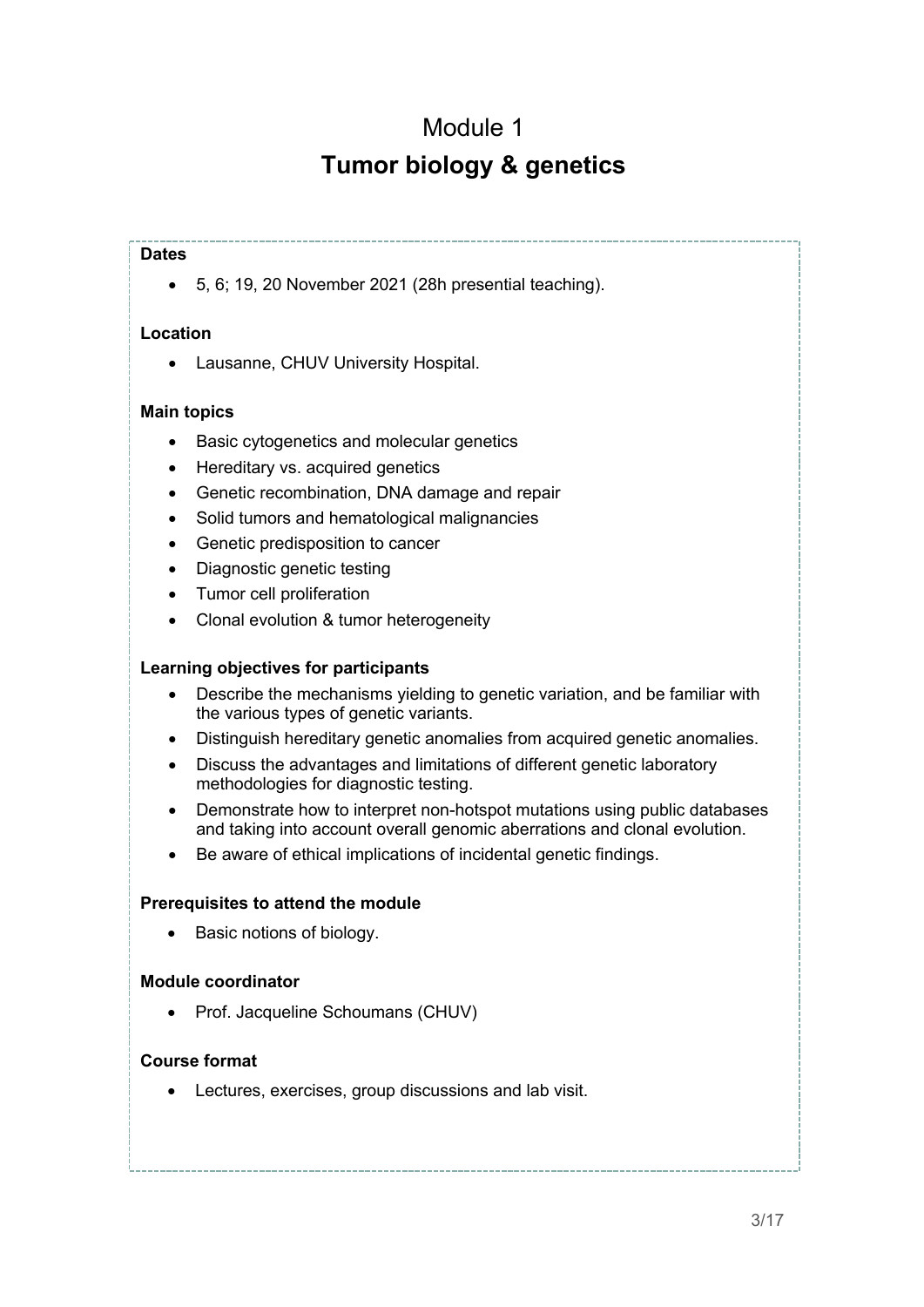#### **Day 1 – Cell biology and tumor genetics focusing on hematological malignancies**

- [0h45] Welcome
	- o Introduction to the CAS (Dr Aitana Lebrand, SIB)
	- o Introduction to module 1 (Prof. Jacqueline Schoumans, CHUV)
		- § All participants introduce themselves and their background
		- Brief introduction of clinical utility of somatic genetic testing with overview of organization of laboratories performing genetic testing at the CHUV
- [0h45] From DNA to proteins (Dr Fabienne Marcelli & Ilaria Scarpelli, CHUV)
	- o DNA structure: chromosomes, nucleotides, genes, introns, exons, regulatory elements
	- o From DNA to proteins: transcription, translation, post-translational modifications
	- o Roles of proteins in cells (regulatory/signaling networks), importance of 3D structure
- [1h] Introduction to hematological neoplasia (Dr Sabine Blum, CHUV)
- [1h15] Precision medicine in hematological malignancies (Dr Sabine Blum, CHUV)
	- o History of first targeted therapy (precision medicine) in chronic myeloid leukemia (CML)
	- o Development of Tyrosine kinase inhibitors (TKI)
	- $\circ$  Acquired resistant mutations
	- o Monitoring of treatment response by Minimal Residual Disease measurements (MRD)
- [1h15] Clonal evolution and tumor heterogeneity in hematological neoplasia (Dr Joop Jansen, Radboud UMC, The Netherlands)
	- o Clonal evolution in myeloid leukemia
	- o Clonal hematopoiesis of indeterminate potential (CHIP) mutations
	- o Genomic profiling & treatment decision
- [2h] Usefulness of cytogenetics in hematological neoplasia (Dr Valerie Parlier, CHUV)
	- o Confirmation and WHO classification of disease
	- o Prognostication with scoring systems and risk stratification
	- o Interactive interpretive exercises with chromosome anomalies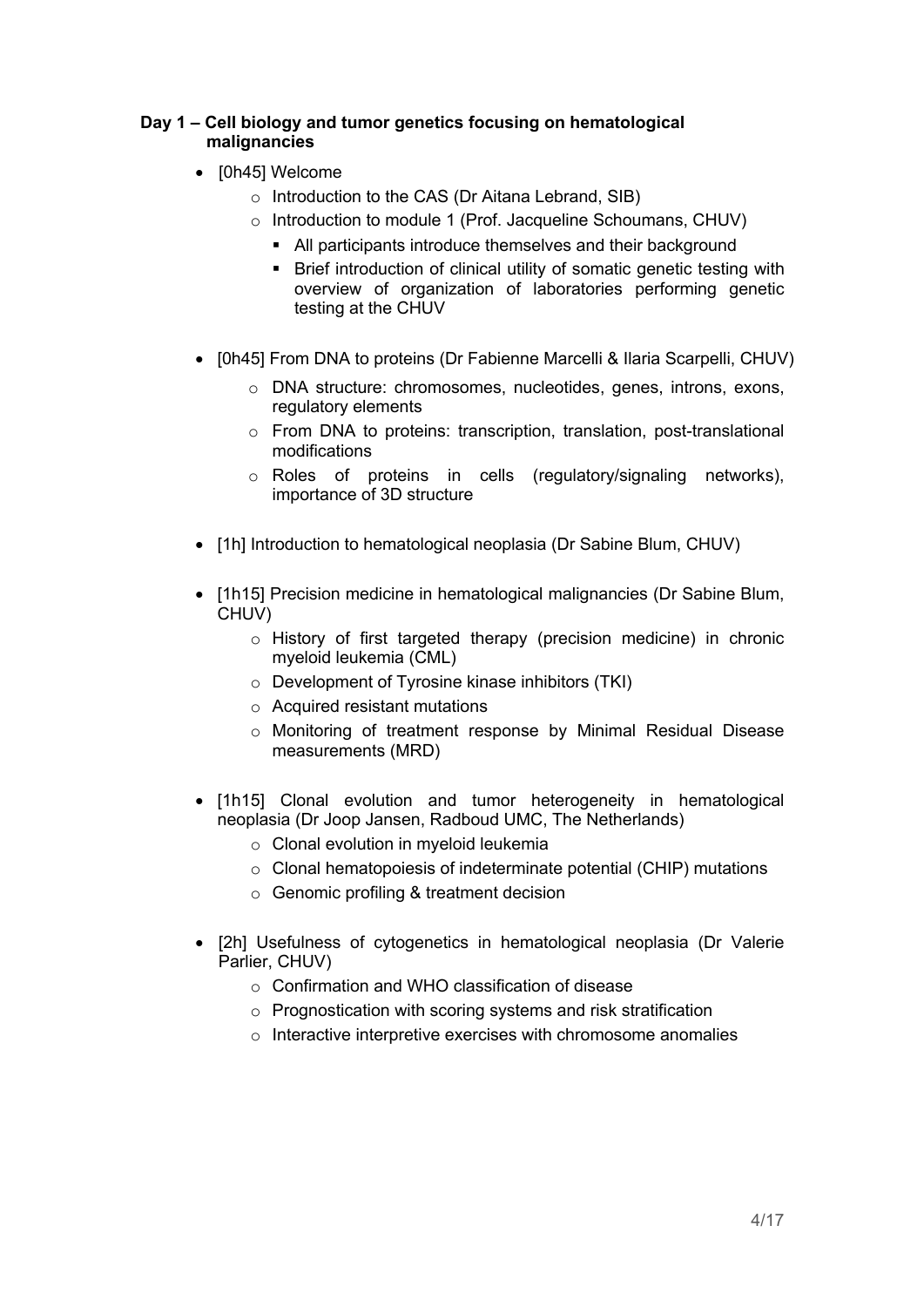#### **Day 2 – Diagnostic applications of tumor genetics focusing on hematological malignancies**

- [2h] Tumor genetics in the lab (Prof Jacqueline Schoumans, CHUV)
	- o Hereditary cancer genetics vs. acquired genetics
	- o Meiosis, mitosis, genetic mechanisms (e.g DNA repair, homologous recombination, double hit chromothripsis)
	- o Solid tumor vs. hematology
	- o Brief overview of laboratory technologies and their capabilities and limitations for detecting genetic aberrations in cancer such as insertions, inversions, translocations, fusions, copy number variants, polyploidy, mutations.
	- o Testing strategies and interpretation of results in a diagnostic setting
	- o Incidental findings
- [1h30] Practical exercises concerning genetic testing strategies and interpretation of results will be solved in small groups and discussed at the end of the session in the entire group (Prof. Jacqueline Schoumans, CHUV).
- [3h] Practical demonstration of genetic methodologies and automation at the oncogenomic hematology laboratory, CHUV (demo organized by Isabel Pinto, Christina Botoucharova, Sandrine Bougeon & Anne-Laure Chanson, CHUV)
	- o Conventional karyotyping
	- o FISH
	- o SNP-array
	- o NGS gene panels and complementary molecular tests
- [0h45] Questions & Answers, wrap-up of the day

#### **Day 3 – Tumor biology and hereditary genetics**

- [1h30] Tumor biology of solid tumors (Dr Nicolo Riggi, CHUV) o Stem cell, microenvironment angiogenesis, inflammation
- [1h15] Epigenetics in tumors (Dr Nicolo Riggi, CHUV)
- [2h] Hereditary cancer in adults (Dr Benno Rothlisberger, Genetica AG)
	- o Hereditary breast cancer, identification, genetic counseling, ethical aspects
- [2h30] Hereditary cancer in children (Dr Raffaele Renella, CHUV)
	- o Predisposition to cancer by inherited genomic instability
	- o Example of Fanconi anemia and acute myeloid leukemia
	- o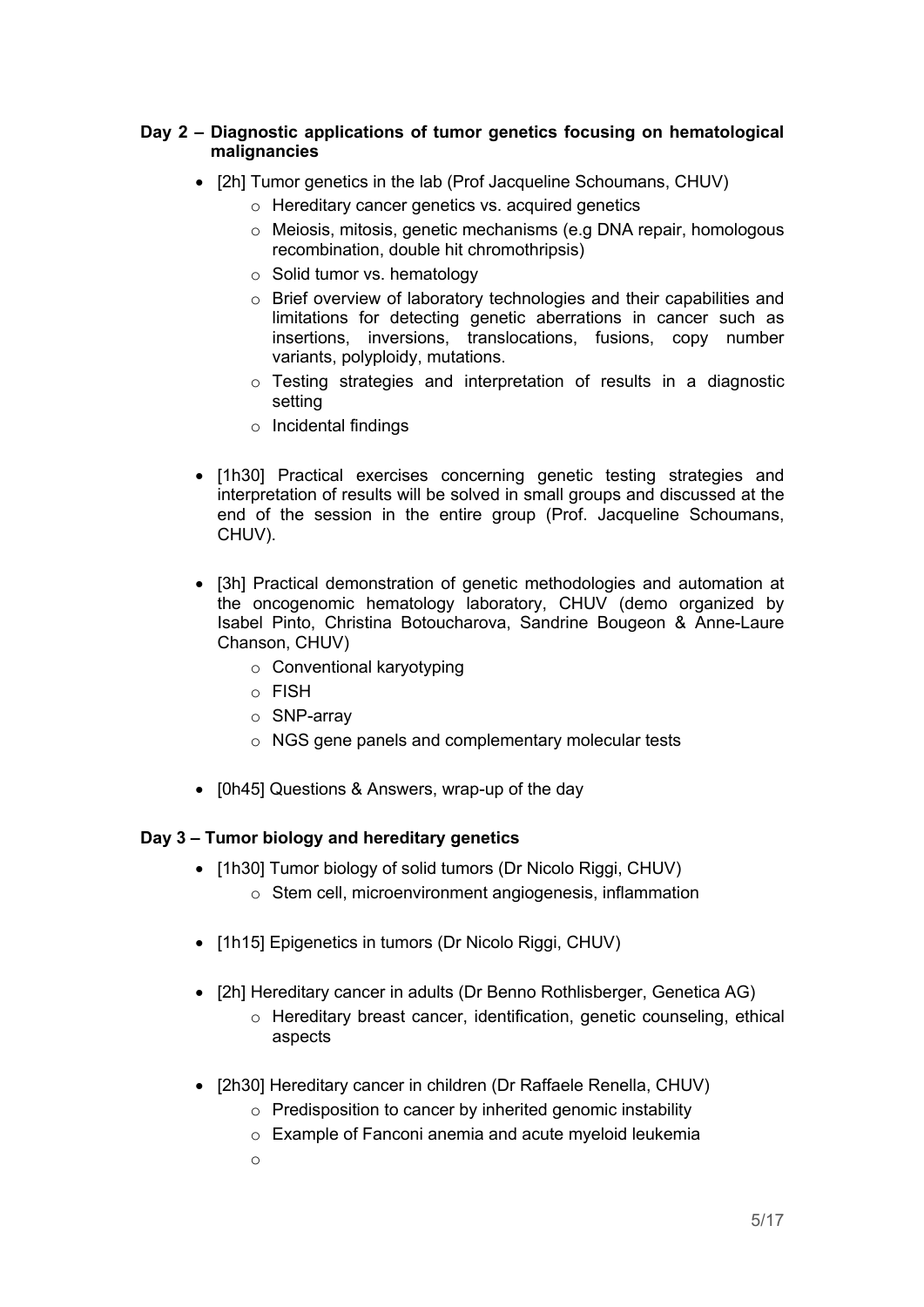#### **Day 4 – Molecular onco-hematology**

- [2h] Genetic modifications (Dr Fabienne Marcelli & Ilaria Scarpelli, CHUV)
	- o Quick reminder of DNA to proteins
	- o Definition of genomics (whole genome, whole exome, panel), transcriptomics, proteomics, metabolomics
	- o Definitions of allele, genotype, haplotype, phenotype
	- o Types of mutations: SNVs, SNPs, insertions, deletions,
	- $\circ$  Frequency of mutation in a tumor (VAF) and in population (MAF)
	- o Effect of the mutations: synonymous, non-synonymous mutations; nonsense, missense mutations; frameshifts.
	- o Impact of the mutations: variant of uncertain significance, benign variant vs. pathogenic prediction, variant databases
- [4h] Interactive workshop of genomic variant interpretation focusing on hematological malignancies (practical exercises performed individually and in small groups) (Drs Fabienne Marcelli & Ilaria Scarpelli, CHUV).
- [0h30] Introduction to Moodle and online exam system (Dr Aitana Lebrand, SIB)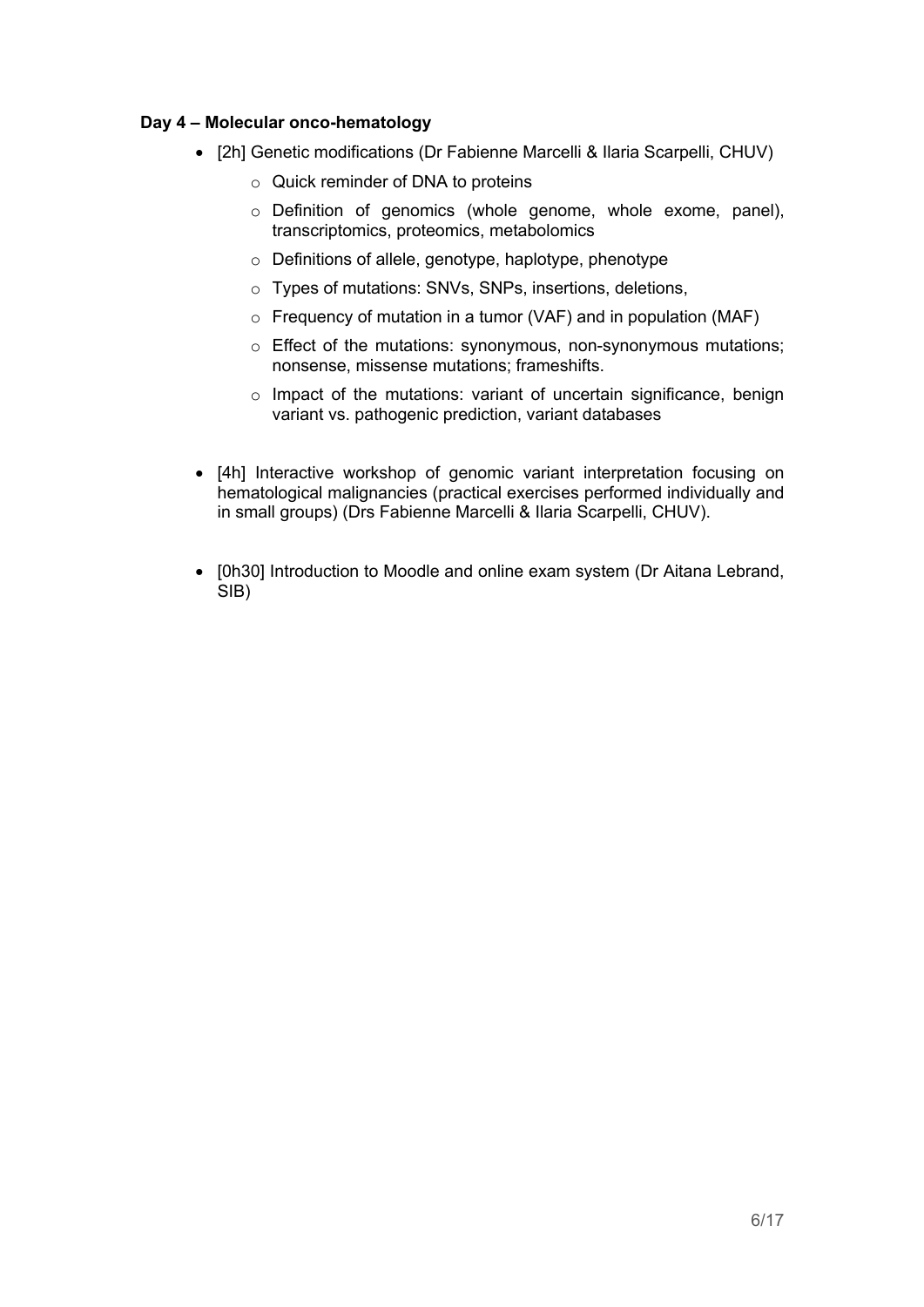## Module 2 **Molecular pathology**

#### **Dates**

• 21, 22 January; 11, 12 February 2022 (28h presential teaching).

#### **Location**

• Basel, Basel University Hospital.

#### **Main topics**

- Sample classification and preparation
- Principles of nucleic acids extraction
- Sequencing platforms and setup
- Understanding gene panels
- Internal / external quality controls
- Laboratory accreditation
- Reporting clinically relevant genomic variants
- Interpreting a molecular profile

#### **Learning objectives for participants**

- Gain knowledge about the different types of specimens (e.g. tissue biopsy, cytology, resections, blood samples).
- Get an overview about the currently used technological platforms in molecular diagnostics (comparison with the research setting).
- Get familiar with all the steps that lead from sample collection to final molecular report generation along with all possible bottlenecks.
- Algorithms for appropriate gene panel selection.
- Understand the basics (procedures and rules) of an accredited clinical laboratory, including internal and external quality controls.
- Get familiar with the most common clinically relevant variants along with their interpretation and classification system.

#### **Prerequisites to attend the module**

• Module 1 or equivalent knowledge.

#### **Module coordinators**

• PD Dr. Christian Ruiz (USB), Dr. Salvatore Piscuoglio (USB), PD Dr. Matthias Matter (USB)

#### **Course format**

• Lectures, exercises, group discussions and lab visit.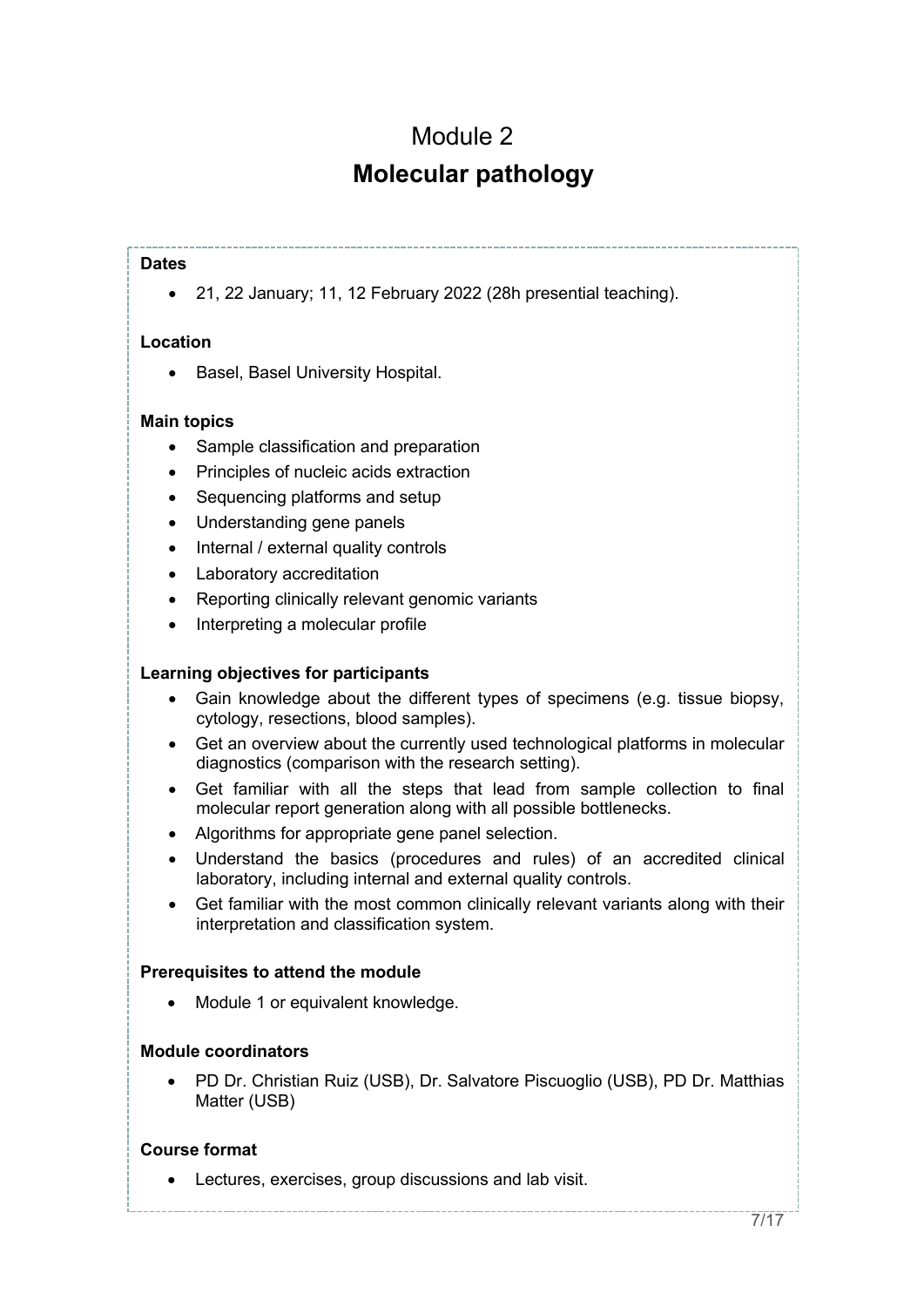#### **Day 1 – General Introduction into Pathology and Molecular Pathology**

- [0h30] Welcome and Introduction to the Institute of Pathology in Basel (PD Dr. Christian Ruiz, USB, Prof. Dr. Luigi Terracciano, USB)
- [0h30] Different types of samples and requirements for molecular analysis (PD Dr. Christian Ruiz, USB)
- [1h] Introduction into general pathology: general concepts of neoplasia (PD Dr. Matthias Matter, USB)
- [1h] Overview of the techniques used in molecular pathology (PD Dr. Matthias Matter, USB)
- [1h] Lab visits:
	- o I: General pathology laboratory (30 min) (PD Dr. Christian Ruiz, USB, Prof. Dr. Alexandar Tzankov, USB)
	- o II: Molecular pathology (30 min) (PD Dr. Michel Bihl, USB, Dr. Philip Jermann, USB)
- [0h45] Different types of biomarkers: diagnostic, prognostic and predictive (Prof. Dr. Luigi Terracciano, USB)
- [1h30] Practical/Hands-on microscope: real-life cases of clinical pathology (PD Dr. Matthias Matter, USB, Prof. Dr. Luigi Tornillo, GILAB AG)
- [0h30] Wrap up of the day, questions & answers

#### **Day 2 – Intro into genomics; Tumor specific molecular pathology; Accreditation; Molecular Pathology: Analysis of different tumor types**

- [1h] Introduction into Genomics & NGS (Dr. Philip Jermann, USB)
- [1h] NGS panels for genomic analyses, BRCAness, TMB, genomic biomarkers (Dr. Philip Jermann, USB)
- [0h45] Molecular Pathology of Soft Tissue Tumors (PD Dr. Sylvia Höller, USB)
- [0h45] Molecular Pathology of Breast Cancer (PD Dr. Simone Münst, USB)
- [0h45] Laboratory Accreditation (Prof. Dr. Alexandar Tzankov, USB)
- [0h45] Molecular Pathology of the Lung (PD Dr. Spasenija Savic, USB)
- [0h45] Molecular Pathology of Gastrointestinal Tumors (Prof. Dr. Nicola Normanno, Istituto Nazionale Tumori IRCCS, Italy)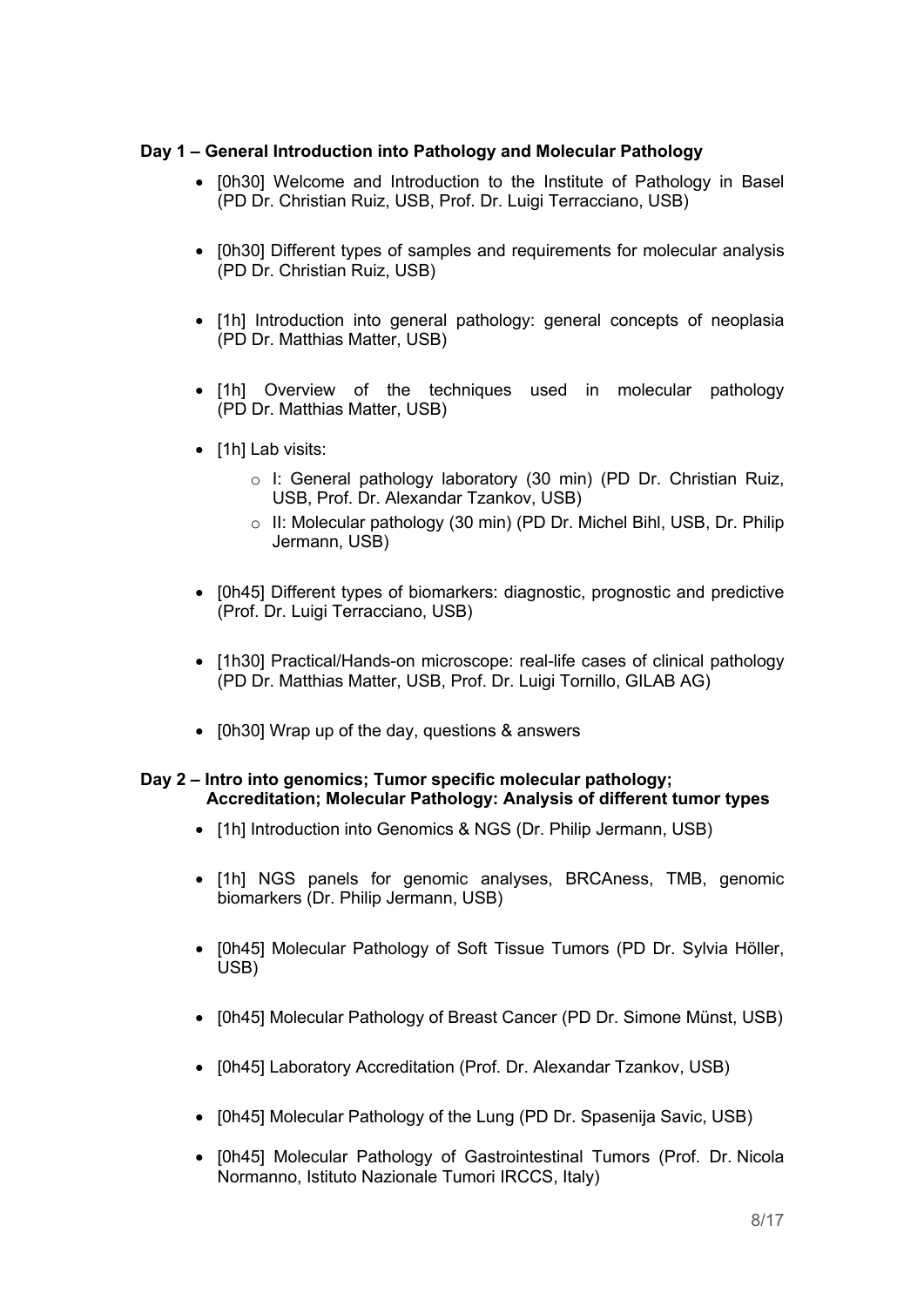- [1h] QC in Molecular Pathology (Prof. Dr. Nicola Normanno, Istituto Nazionale Tumori IRCCS, Italy)
- [0h45] Molecular Pathology of Urothelial Carcinomas (Dr. Tatjana Vlajnic, USB)

#### **Day 3 – New cutting-edge Technologies in Molecular Pathology**

- [1h] Advances in liquid biopsies (CTCs) (Prof. Dr. Nicola Aceto, DBM, University of Basel)
- [1h] Special Metabolomics (Prof. Dr. Theodor Alexandrov, EMBL, Heidelberg)
- [1h] Organoids for diagnostics (PD Dr. Marianna Kruithof-de-Julio, DBMR, University of Berne)
- [1h] Digital Pathology (Prof. Dr. Viktor Kölzer, University Hospital Zurich)
- [1h] Single cell sequencing (Dr. Guglielmo Roma, Novartis)
- [0h45] Methylome Analysis (Dr. Jürgen Hench, USB)
- [1h] Cell-Free DNA (Dr. Philip Jermann, USB)

#### **Day 4 – Results, Data Interpretation, data usage, etc.**

- [0h45] Guidelines for diagnostic reporting (PD Dr. Matthias Matter, USB)
- [1h] How are variants classified? What is considered clinically significant? (Dr. Charlotte Ng, DBMR University of Berne, Dr. Salvatore Piscuoglio, USB)
- [1h] Computational Analysis (Dr. Charlotte Ng, DBMR University of Berne)
- [1h] Analysis of real-life cases using –omics technologies (Dr. Salvatore Piscuoglio, USB)
- [1h] Analysis of real-life diagnostics (Prof. Dr. Tom McKee, HUG)
- [0h45] Nanopore Sequencing (Dr. Jürgen Hench, USB)
- [1h] Data handling and IT regulations (Dr. Thierry Sengstag, University of Basel, sciCORE)
- [0h30] Wrap up of the day, questions & answers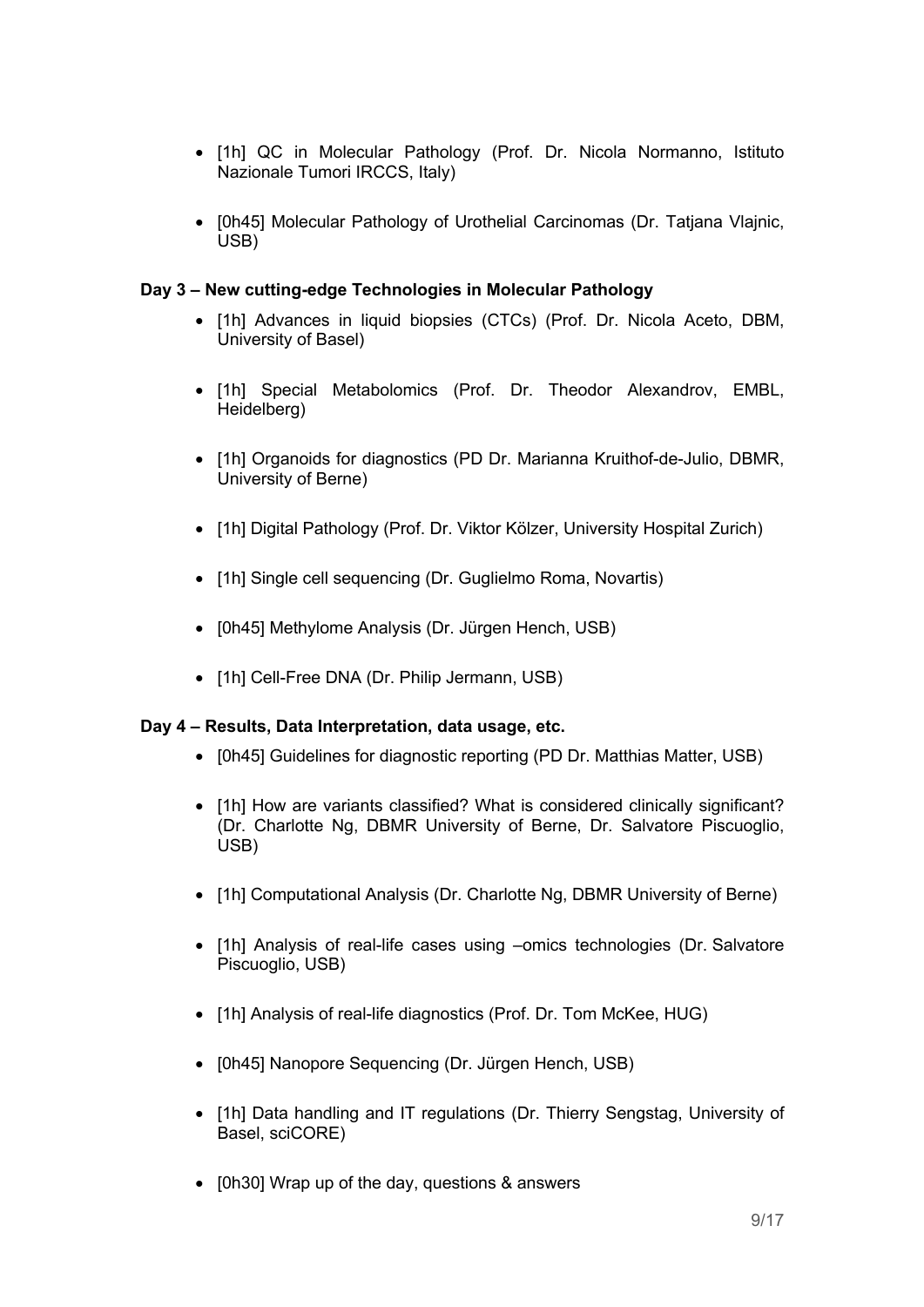### Module 3 **Clinical bioinformatics**

#### **Dates**

• 18, 19 March; 1, 2 April 2022 (28h presential teaching).

#### **Location**

• Lausanne, University of Lausanne.

#### **Main topics**

- Data pre-processing
- Read mapping
- Variant calling
- Quality control
- Variant annotation
- Hardware, security, privacy
- Artificial intelligence (AI) basics
- AI current and future applications

#### **Learning objectives for participants**

- Communicate efficiently with bioinformaticians.
- Describe a bioinformatics analysis pipeline to call mutations from NGS data.
- Perform quality control at the run, read and variant levels.
- Use off-the-shelf bioinformatics tools to annotate and support the interpretation of variants.
- Consider hardware, security and privacy issues when managing omics data.
- Understand how artificial intelligence contributes to and will further impact personalized oncology.

#### **Prerequisites to attend the module**

• Modules 1 and 2, or equivalent knowledge.

#### **Module coordinators**

• Dr. Aitana Lebrand (SIB), Valérie Barbié (SIB)

#### **Course format**

• Lectures, hands-on, exercises and group discussions.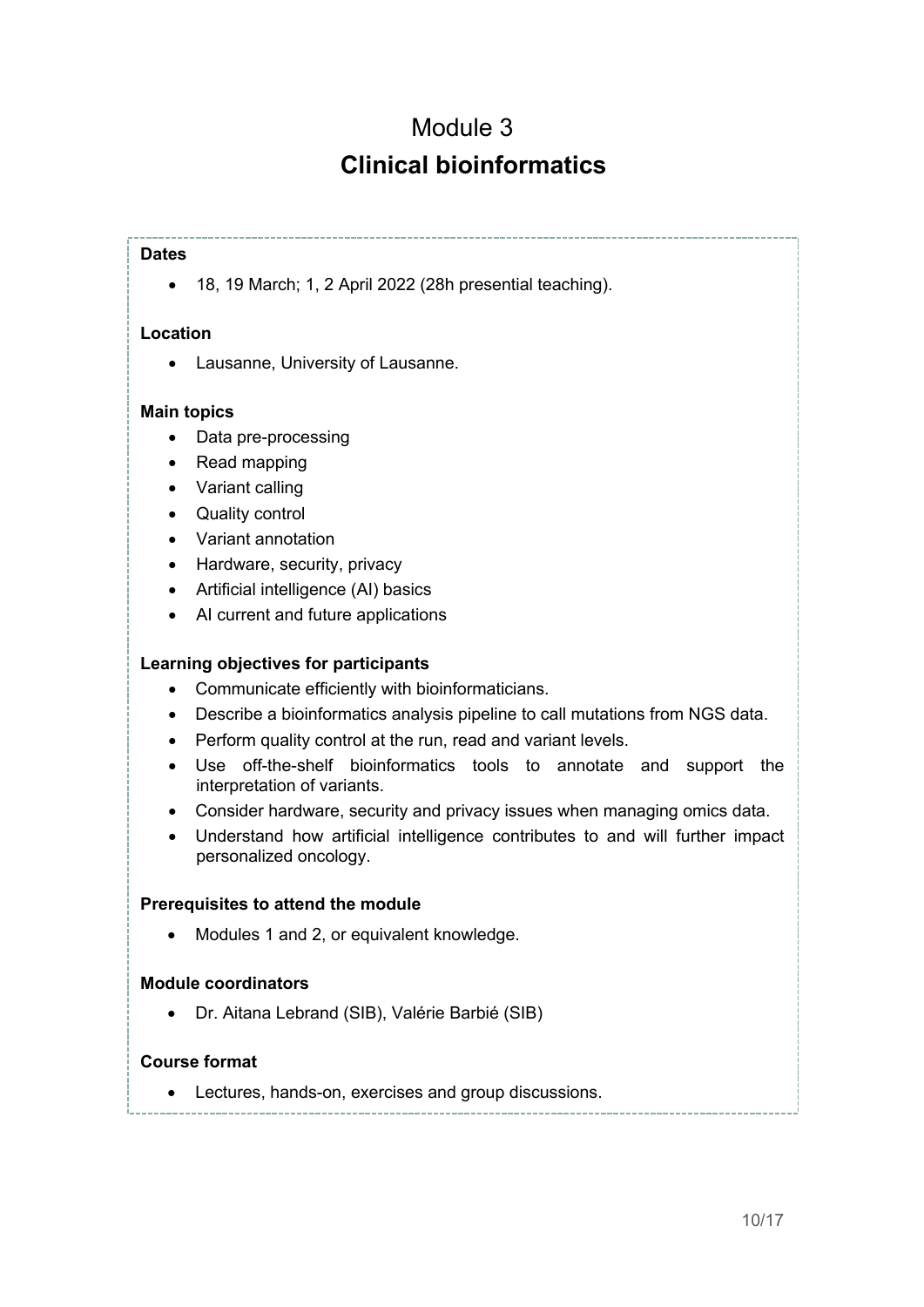### **Day 1 – Somatic and germline variant calling**

- [0h45] Introduction and general overview (Dr. Aitana Lebrand, SIB)
- [1h45] Pre-processing and quality control (Dr. Aitana Lebrand, SIB) o HANDS-ON: Reads pre-processing.
- [1h] Sequence alignment and read mapping (Dr. Aitana Lebrand, SIB)
- [1h30] Bioinformatics for RNA-seq (Dr. Geoffrey Fucile, Unibas)
	- o Read counting and differential expression analysis, GO enrichment, pathway analysis
- [1h30] HANDS-ON: Exploring BAM files (Dr. Yann Christinat, HUG/SIB; Dr. Aitana Lebrand, SIB)
- [0h30] Sequencing depth, genome and gene coverage, variant frequency (Dr. Aitana Lebrand, SIB)
- [1h] Variant calling (Dr. Edoardo Missiaglia, CHUV)

#### **Day 2 – Variant quality control and annotation**

#### **I. QC at the variant-level**

- [0h30] Example case (Dr. Yann Christinat, HUG/SIB).
- [1h15] HANDS-ON: Technical artifacts (Dr. Yann Christinat, HUG/SIB)
- [0h30] Copy number variants (CNVs) and other structural variants (SVs) (Dr. Yann Christinat, HUG/SIB)
- [0h30] HANDS-ON on SVs in IGV (Dr. Yann Christinat, HUG/SIB)

#### **II. Variant annotation**

- **[0h45] Effect and functional impact (Dr. Aitana Lebrand, SIB)**
- [2h] HANDS-ON (Dr. Yann Christinat, HUG/SIB)
	- o Genes, transcripts and HGVS nomenclature.
	- o Spotting germline variants and assessing clonality.
	- o Annotation using bioinformatics tools.
- [0h30] DISCUSSION: Beyond gene panels (Dr. Yann Christinat, HUG/SIB; Dr. Aitana Lebrand, SIB)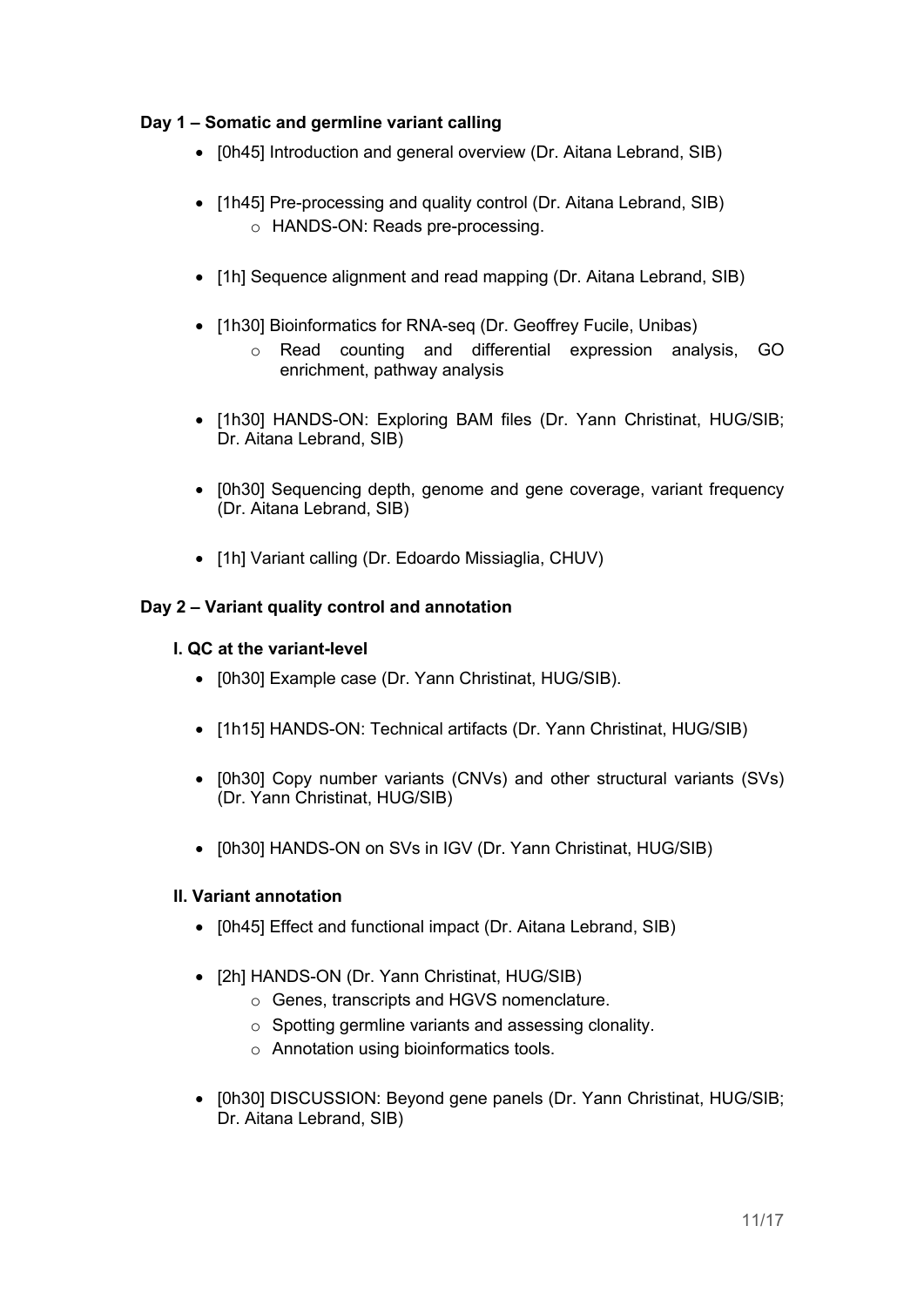#### **Day 3 – What next?**

- [2h] Risks and probabilities for the interpretation of genetic results (PD Dr. Frédéric Schütz, UNIL/SIB)
- [2h30] Molecular modeling: predicting the impact of variants on proteins (Prof. Dr. Vincent Zoete, UNIL/CHUV/SIB)
	- o HANDS-ON: Impact of mutations on proteins 3D structure
- [1h30] Computational Cancer Pharmacogenomics (Dr. Michael Menden, Helmholtz München)
- [1h30] Personalized cancer immunotherapy: predicting neo-epitopes (Prof. Dr. David Gfeller, UNIL/CHUV/SIB)

#### **Day 4 – Artificial intelligence basics and applications in clinical bioinformatics**

- [2h15] Introduction to image analysis (Dr. Andrew Janowczyk, CHUV/UNIL/SIB)
	- o HANDS-ON: features extraction (manual and automated)
- [1h15] Machine learning basics (Dr. Aitana Lebrand, SIB)
- [1h15] HANDS-ON: predicting diagnosis from the extracted features (Dr. Andrew Janowczyk, CHUV/UNIL/SIB)
- [1h45] All you need is IT: a study case on all that's hidden (Florent Tassy & Valérie Barbié, SIB)
	- $\circ$  Computing and data storage HPC, cloud.
	- o Structuring data for sharing and re-use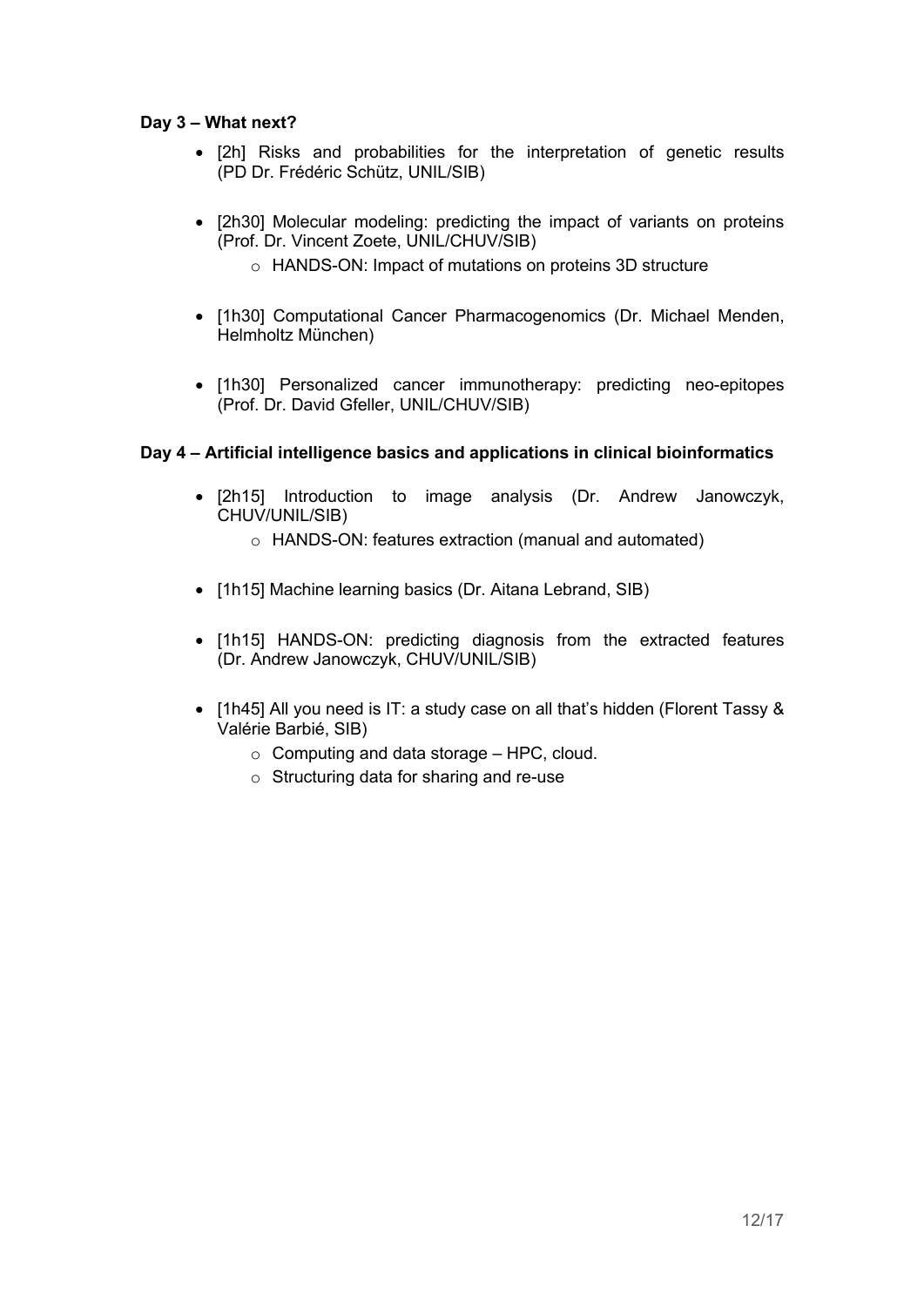### Module 4 **Clinical oncology**

#### **Dates**

• 20, 21 May; 10, 11 June 2022 (28h presential teaching).

#### **Location**

• Basel, Basel University Hospital.

#### **Main topics**

- Tumor Physiology
- Tumor Immunology
- Cancer Statistics and Epidemiology
- Prognostic and Predictive Markers
- Targeted Therapies in Clinical Oncology
- Risks / probabilities for the interpretation of genetic results and counseling
- Clinical Trials in Molecular Oncology
- Molecular Tumor Board

#### **Learning objectives for participants**

- Describe main intracellular signaling pathways in solid tumors and molecular aberrations hampering this signaling.
- Get detailed knowledge of immunological mechanisms and how these may be used to optimize therapeutic approaches.
- Get a basic understanding of the principles underlying the design and analysis of clinical trials in oncology.
- Understand the importance of predictive markers in molecular oncology.
- Get familiar with the most frequent molecular aberrations in solid tumors and routinely used targeted therapies.
- Learn about genetic counseling and its implications for patients and families.

#### **Prerequisites to attend the module**

• Modules 1, 2, 3 or equivalent knowledge.

#### **Module coordinators**

• PD Dr. Dr. Sacha Rothschild (USB), PD Dr. Dr. Andreas Wicki (USZ)

#### **Course format**

• Lectures, exercises and group discussions.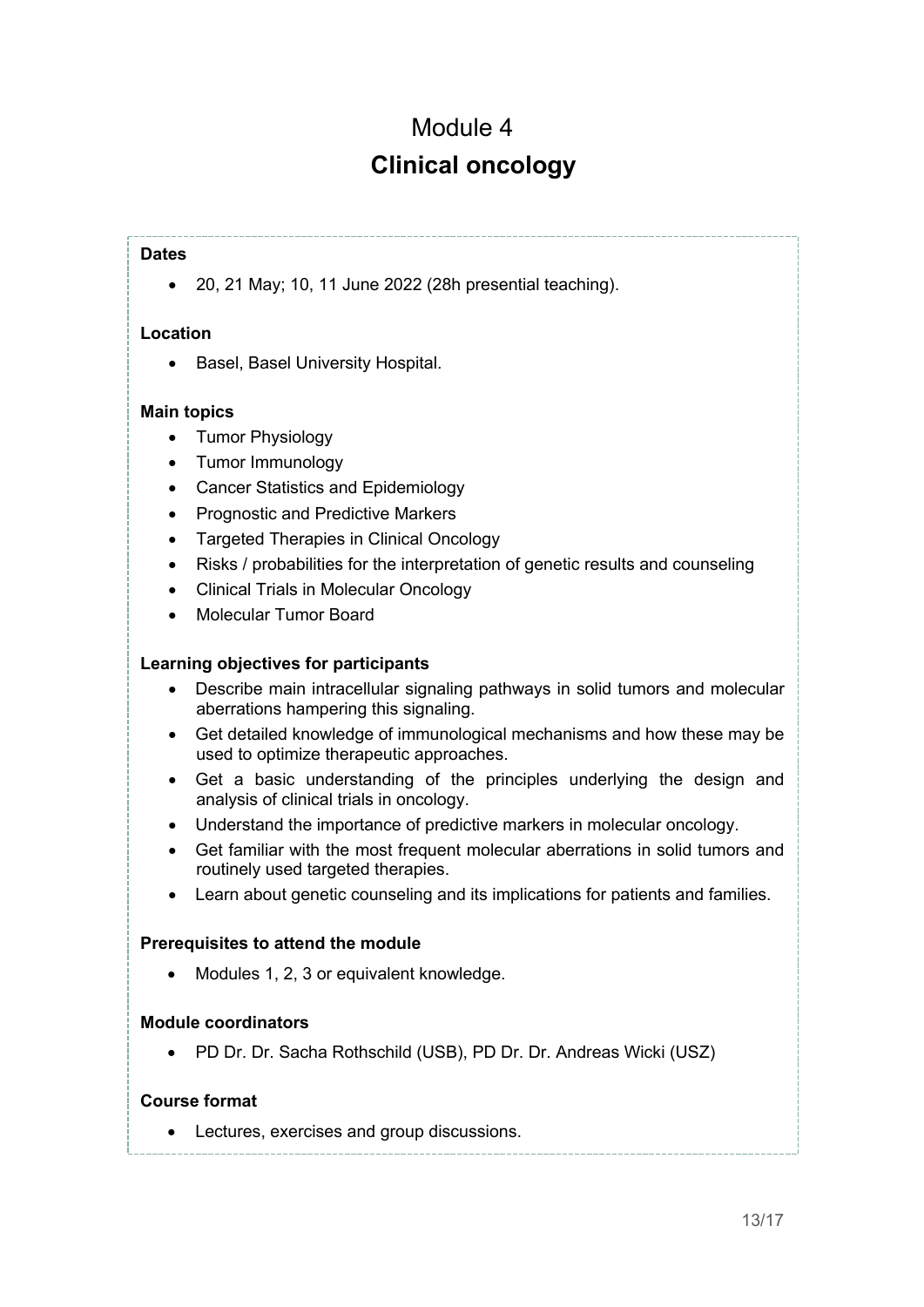#### **Day 1 – Tumor Biology, Epidemiology and Basic Concepts of Cancer Therapy**

- [1h] Welcome. Cancer statistics and epidemiology (PD Dr. Dr. Sacha Rothschild, USB)
- [1h] Familiar cancer, cancer genetics (Prof. Karl Heinimann, USB)
- [2h] Basic concepts of cancer therapy: (PD Dr. Dr. Sacha Rothschild, USB)
	- o Surgery, radiation therapy, systemic therapy
	- o Adjuvant, neoadjuvant, palliative
	- o Markers for systemic therapy: prognostic, predictive
	- o Definitions: OS, PFS, ORR, etc.
- [2h] Tumor biology: from molecular biology of cancer to targets for anticancer drugs (Dr. Nicola Miglino, KSBL)
	- o What are the hallmarks of cancer (Weinstein/Hanahan)?
	- o What hallmarks are druggable?
	- o Clinical data for drugs targeting hallmarks of cancer
	- o Clinical data for markers of benefit in targeted therapies
	- o Mechanisms of resistance to targeted therapies
- [1h] Questions & Answers, wrap-up of the day

#### **Day 2 – Tumor Immunology, Genomic Reports, Response Prediction**

- [2h] Tumor immunology: how to get an immune response against cancer (PD Dr. Dr. Heinz Läubli, USB)
	- o What mechanisms prevent the immune system to attack cancer cells?
	- o How can we overcome silencing of the immune system?
	- o What are druggable targets for immuno-oncology?
	- o Clinical data for drugs targeting the immune system
	- o Clinical data for markers of benefit in immune therapies
- [1h] Overview: what markers can predict outcome of therapies? (PD Dr. Dr. Andreas Wicki, KSBL)
	- o Clinical parameters
	- o Radiology parameters
	- o Histology
	- o Immunohistochemistry
	- o FISH
	- $\circ$  Comparative genomic hybridization
	- o Sequencing of DNA, RNA (genomics, transcriptomics)
	- o Others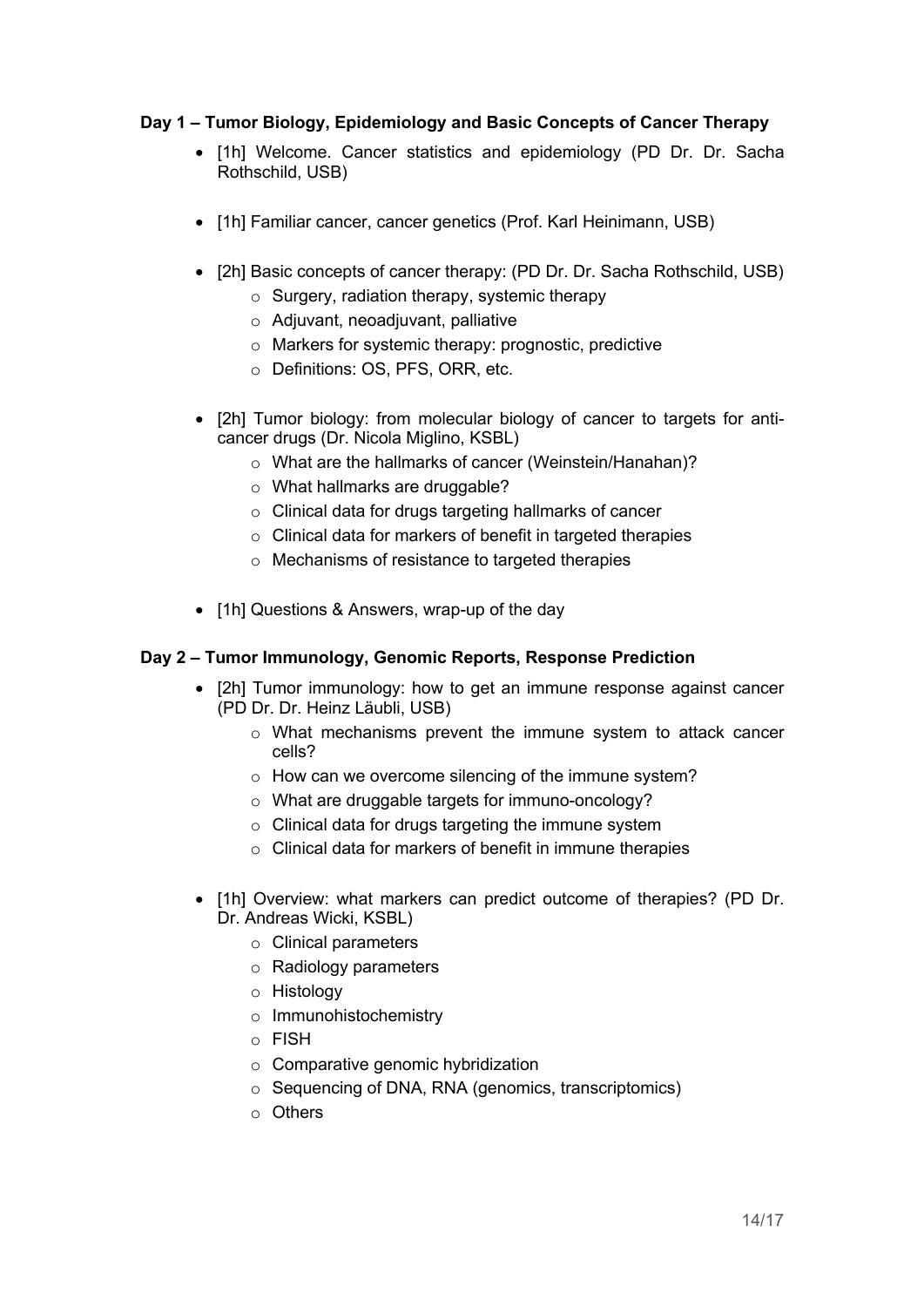- [2h] Using genetic markers to predict therapy in cancer patients (PD Dr. Dr. Andreas Wicki, KSBL)
	- o Bulk sequencing vs single cell sequencing
	- o Tissue vs liquid biopsy
	- o Targeted/amplicon-based sequencing vs whole exome/genome
	- o Issue of interpretation
	- o Service providers in Switzerland
	- o Clinically relevant turn-around time
	- $\circ$  Integration of genetic data in clinical routine
	- o DISCUSSION: ethical issues with genetic data (germline vs tumor DNA)
- [2h] How do you read a genomic report as a clinician? (PD Dr. Dr. Sacha Rothschild, USB)
	- o Basics: sources of information, databases
	- o Tips and tricks
	- o HANDS-ON: interpret bulk DNA sequencing report

#### **Day 3 – Clinical Oncology, Drug Development in Oncology**

- [2h] Current clinical standard: Interpreting predictive markers (both genomics and others) in the big four: part 1 (colorectal and urogenital) (PD Dr. Arnoud Templeton, Claraspital Basel / PD Dr. Dr. Andreas Wicki, KSBL)
- [2h] Current clinical standard: Interpreting predictive markers (both genomics and others) in the big four: part 2 (breast and lung) (PD Dr. Marcus Vetter, USB / PD Dr. Dr. Sacha Rothschild, USB)
- [1h30] Point of care: decisions at the molecular tumor board (PD Dr. Dr. Sacha Rothschild, USB / PD Dr. Dr. Andreas Wicki, KSBL
	- o How can a molecular board improve care for cancer patients?
	- o HANDS ON: simulate molecular board
- [0h30] CAS mini-thesis: presentation of topics and general explanations (Dr. Aitana Lebrand, SIB)
- [2h] Overview: drug development in oncology (PD Dr. Dr. Andreas Wicki, KSBL)
	- o Preclinical
	- o Early phase
	- o Late phase and approval
	- o Post marketing studies
	- o Attrition rate
	- o Clinical trial protocol, role of ethical committees and Swissmedic, informed consent
	- o Primary endpoints vs secondary endpoints vs exploratory endpoints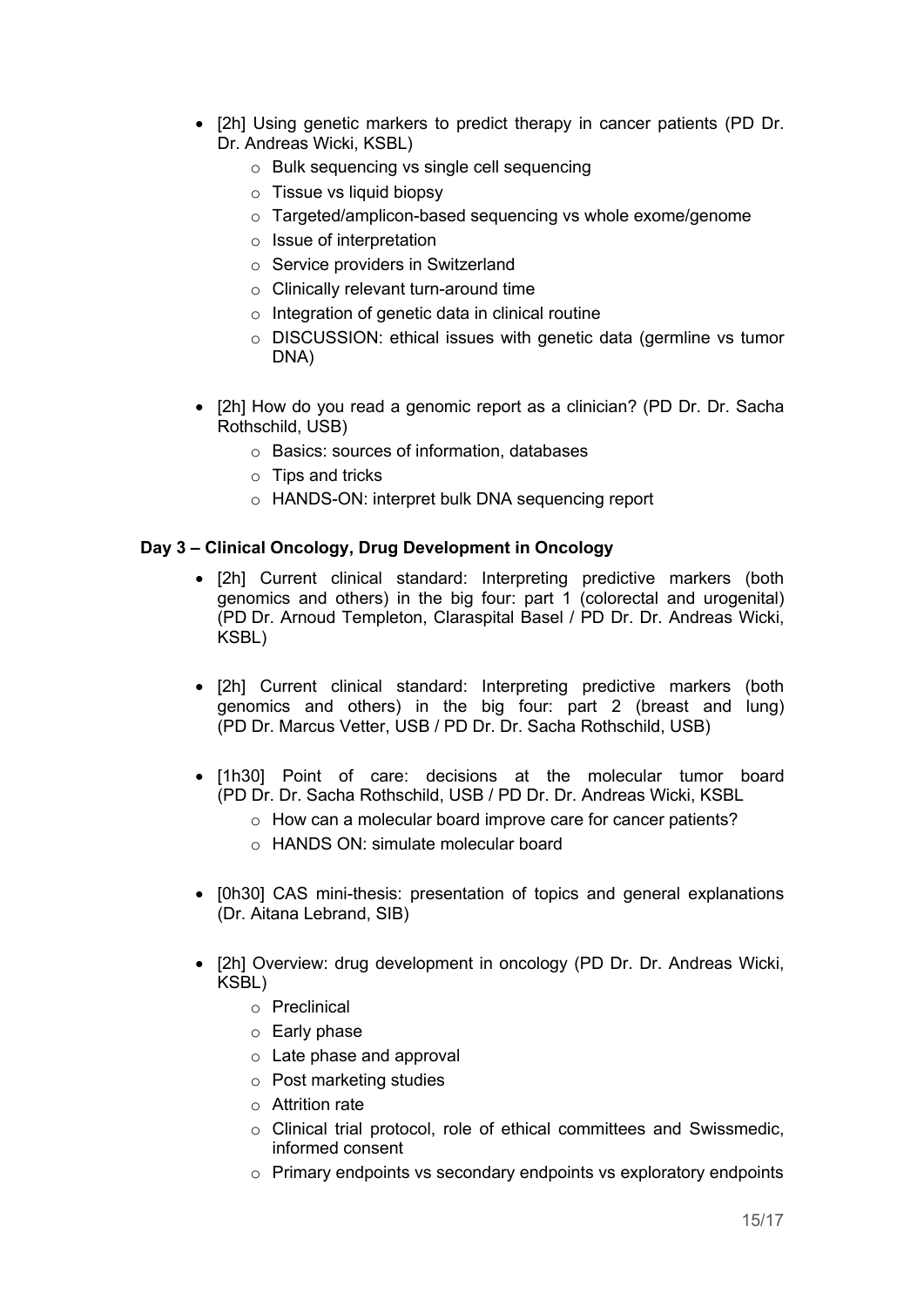- o Relevance of endpoints in clinical trials: OS, PFS, TTP, ORR, etc.
- $\circ$  How to interpret a clinical trial
- o HANDS-ON: detailed analysis of current clinical trial protocols
- [1h30] Questions & Answers, wrap-up of the day

#### **Day 4 – Predictive Biomarkers in Clinical Trials, Molecular Tumor Board**

- [1h] Reimbursement: how to get a drug after your test predicts utility (PD Dr. Dr. Sacha Rothschild, USB)
	- o DISCUSSION: assurance of equal treatment for all patients ("off-label" use)
- [2h] Beyond genetics in therapy prediction (PD Dr. Dr. Andreas Wicki, KSBL)
	- o Proteomics
	- o Single cell phenotyping
	- o Machine-based learning
- [1h] Algorithm trials: how to transform data in a robust prediction (PD Dr. Dr. Andreas Wicki, KSBL)
- [0h30] Questions & Answers, wrap-up of the day